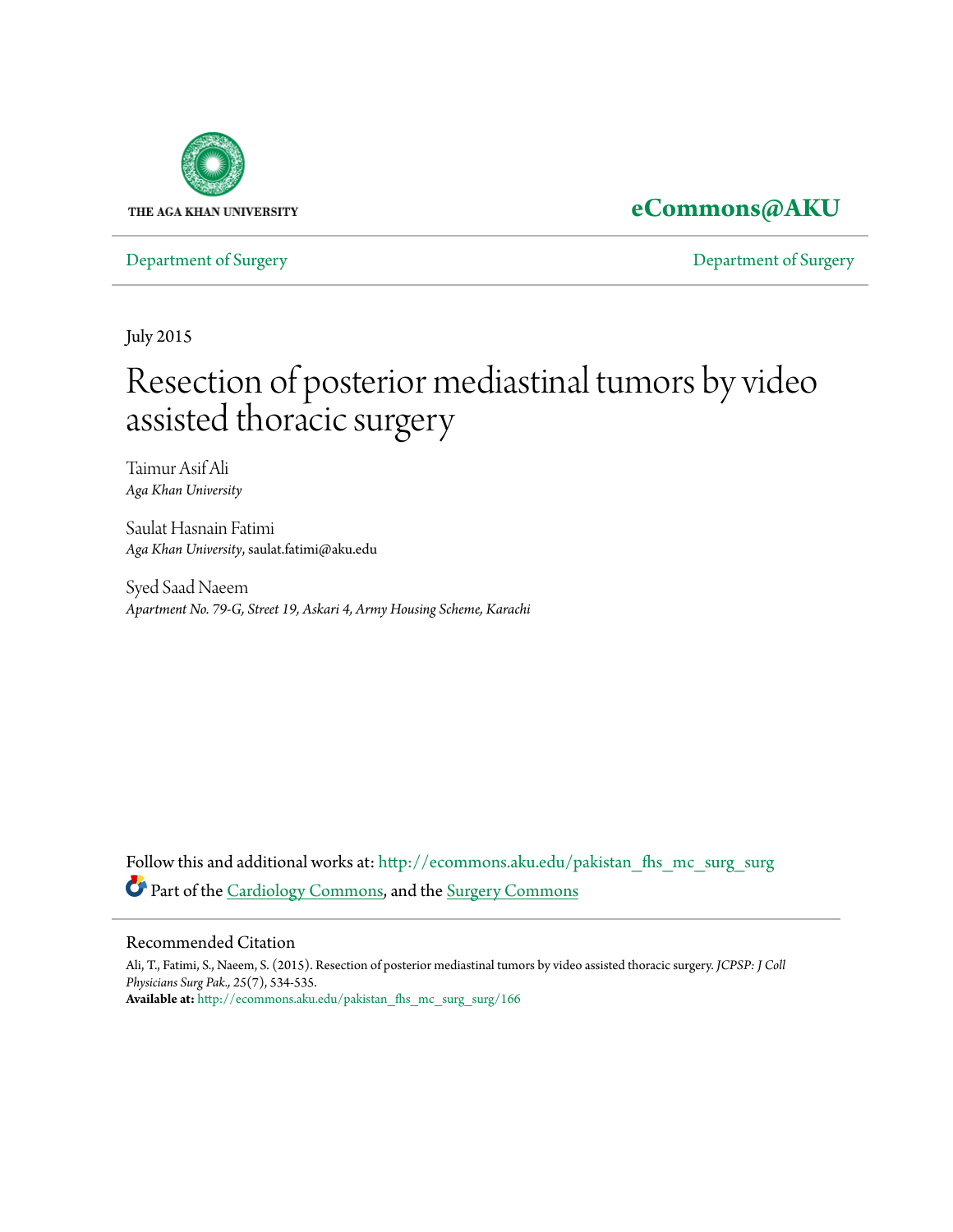# **Resection of Posterior Mediastinal Tumors by Video Assisted Thoracic Surgery**

Taimur Asif Ali, Saulat Hasnain Fatimi and Syed Saad Naeem

# **ABSTRACT**

This case report illustrates successful Video Assisted Thoracic Surgery (VATS) performed on a 45-year-old woman and 52-year-old man presenting with a mass in left and right paravertebral space on the CT scan respectively. VATS has many benefits over traditional open operation (thoracotomy), resulting in less pain and shorten recovery time. However, VATS has higher equipment cost but when an experienced surgeon performs the surgery, better outcomes are achieved. VATS is not common in Pakistan's surgical setup as it is an expensive method of eradicating mediastinal pathologies and not every patient undergoes VATS. The primary objective of presenting these cases is to promote the use of VATS specifically for removal of posterior mediastinal tumors and improve the surgical outcomes.

**Key Words:** Video assisted thoracic surgery (VATS). Paravertebral space. Posterior mediastinal tumors.

# **INTRODUCTION**

Video Assisted Thoracic Surgery (VATS) has gradually become the modality of choice in the diagnosis and treatment of intra-thoracic neoplastic pathologies in developed countries that previously required sternotomy and open thoracotomy.<sup>1</sup> It refers to thoracic surgery that is performed by insertion of instruments through many small chest incisions under two dimensional video images.2 The potential advantages of VATS include less postoperative pain, fewer operative complications, shortened hospital stay and reduced cost.3 Major role of VATS is in the resection of posterior mediastinal tumors as the morbidity associated with this procedure is minimal as compared to open thoracic surgery.4 However, due to lack of skilled personnel and appropriate facilities, it is not widely practiced in developing countries such as ours.

We present two recent cases of mediastinal tumors which were successfully treated at the Aga Khan University Hospital using VATS.

# **CASE REPORT**

**Case 1**: A 45-year Asian woman with a history of back pain just below the angle of the scapula on the right side was admitted to our Hospital in Karachi, Pakistan. There were no associated symptoms and the past medical history was unremarkable. On examination, she was a thin-built woman with normal physical findings.

*Department of Surgery, Division of Cardiothoracic Surgery, The Aga Khan University Hospital, Karachi.*

*Correspondence: Dr. Syed Saad Naeem, Apartment No. 79-G, Street 19, Askari 4, Army Housing Scheme, Karachi. E-mail: naeem.syedsaad@gmail.com*

*Received: January 27, 2014; Accepted: February 11, 2015.*

Chest X-ray showed a mass in the posterior mediastinum that was confirmed by the CAT scan of chest. It was a well circumscribed mass about 4 x 4.5 cm in the left lower paravertebral area in the left chest highly suggestive of nerve sheath tumor. The posterior mediastinal tumor was removed through Video Assisted Thoracoscopy (VATS) under general anesthesia through double lumen endotracheal tube. Three 10-mm ports were used revealing a well-circumscribed vascular lesion that was resected en bloc with macroscopically clear margins. As the lesion was considered to have a highly vascular nature, percutaneous histological sampling was avoided.

The surgical pathology confirmed it to be a well encapsulated glomus tumor. There were no intraoperative or postoperative complications and the patient was discharged home. Her symptoms resolved completely and the patient remained symptom-free 12 months subsequent to surgery, with no evidence of local recurrence, confirmed by CAT scan.

**Case 2**: The second case was a 52-year man referred to our Hospital with an abnormal opacity on his chest X-ray. He complained of upper back and right sided neck pain, with no other associated symptoms. The past medical history was unremarkable. On examination, he was a well built man with normal physical findings. A computed tomography scan revealed a well circumscribed mass measuring approximately 3 x 3 cm on the right posterior mediastinum in the paravertebral area at the thoracic inlet. The mass was highly suggestive of a nerve sheath tumor. The mass was completely isolated via VATS, without intrasurgical complications. The biopsy showed that the lesion, consisting of encapsulated elastic tissue, with glossy gray stripes, was a schwannoma. The patient was discharged with no symptoms 3 days after the procedure and on 6-month follow-up, there was no recurrence on CAT scan.